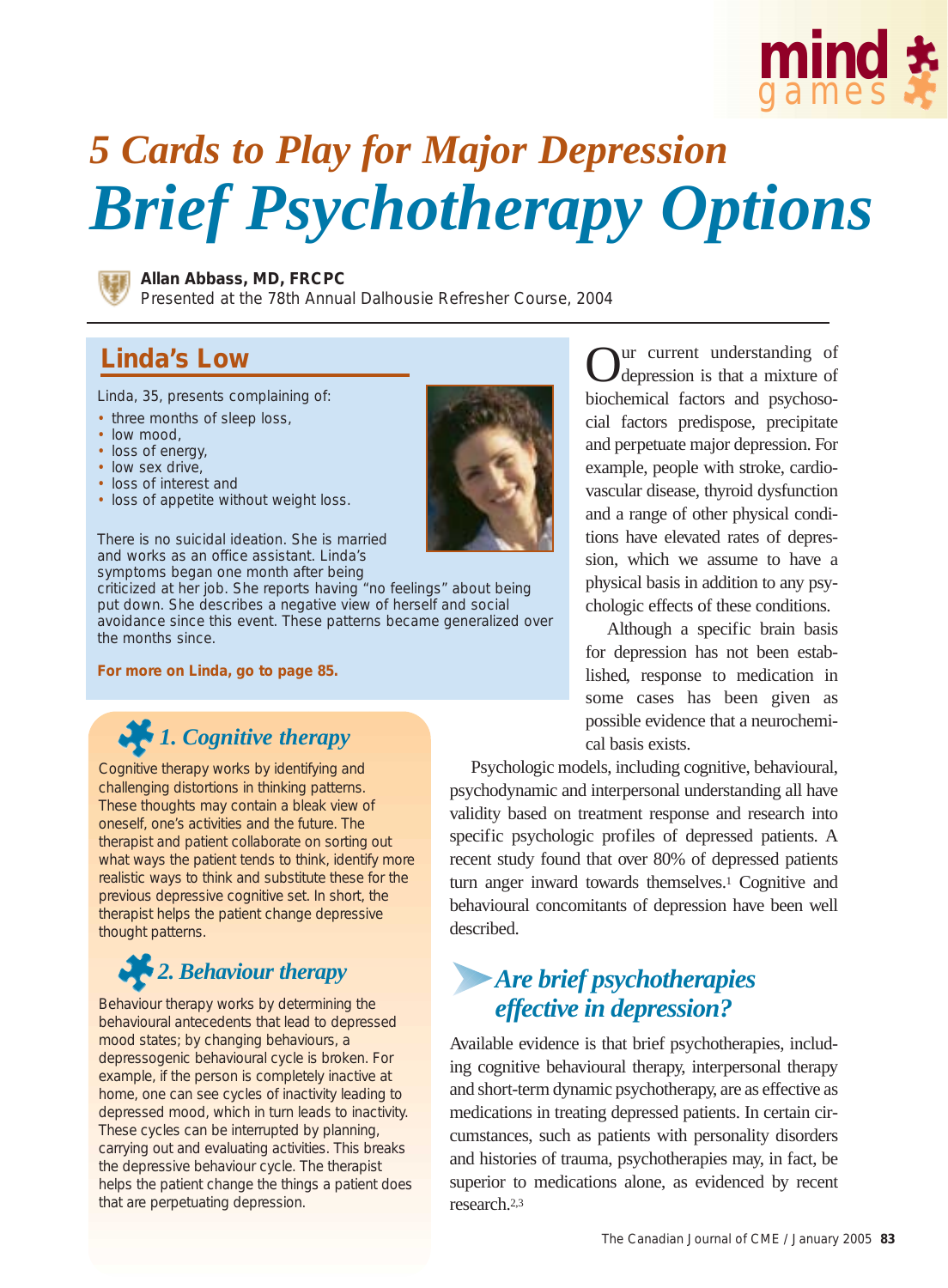

#### *3. Brief psychodynamic therapy*

In general, this model works by helping the patient experience emotions that are unconsciously avoided and leading to depression. A mixture of love and rage felt for the same person is a typical example of complex feelings that can lead to depression. Emotions may be linked to past trauma (*i.e.,* the death of a parent in early childhood) and are mobilized by parallel, present situations (*i.e.,* losing a job).

In this therapy, the pattern of internalizing anger is undone and healing of old wounds may take place. In short, unconscious emotional processes that lead to depression are managed.

### *4. Interpersonal therapy*

This treatment helps the patient examine relationship patterns and bring about changes in these patterns. The treatment dyad then focuses on one or other interpersonal issue, such as loss or role transitions.

For example, in the loss focus, the process is on grieving and adjusting to a loss of a relationship. Through examining and changing interpersonal patterns, this therapy can also help lift depression.



**Dr. Abbass** is a clinical psychiatrist and director, Centre for Emotions and Health, Dalhousie University Halifax, Nova Scotia.

Psychotherapies appear better tolerated, and may yield superior long-term outcomes. Given the option, more patients prefer psychotherapy to medications.4 Patients provided psychotherapy stay in studies longer and fewer drop out. There is a lower incidence of side-effects in psychotherapy. The therapeutic alliance may improve medication compliance when psychotherapy is added to medication treatment. And the long-term outcomes, including reduced relapse rates, may make psychotherapies the treatment of choice in major depression.5

### *How do psychotherapies work?*

In general, psychotherapies appear to work through general and specific factors. Some general therapeutic factors include:

- collaboration,
- validation,
- gaining self-understanding,
- emotional mobilization.
- seeing how the past has influenced the present situation and
- modeling by the therapist.

The greatest overall therapy factor is the development of a therapeutic alliance—a partnership with the patient against the designated set of problems.

The different major psychotherapy models bring about changes in specific depressive forces or drivers, in addition to providing these common factors. While one may present these separately, the reality is there is much overlap in the real world between these models. The experienced therapist will end up employing aspects of all these in a given course of therapy in a cohesive and patient-specific fashion.

### *How do you choose an approach?*

First, assess the patient to rule out extreme depression requiring hospitalization or emergent intervention. Then, assess the patient's:

- cognitive sets,
- behavioural patterns,
- interpersonal patterns and
- emotional patterns.